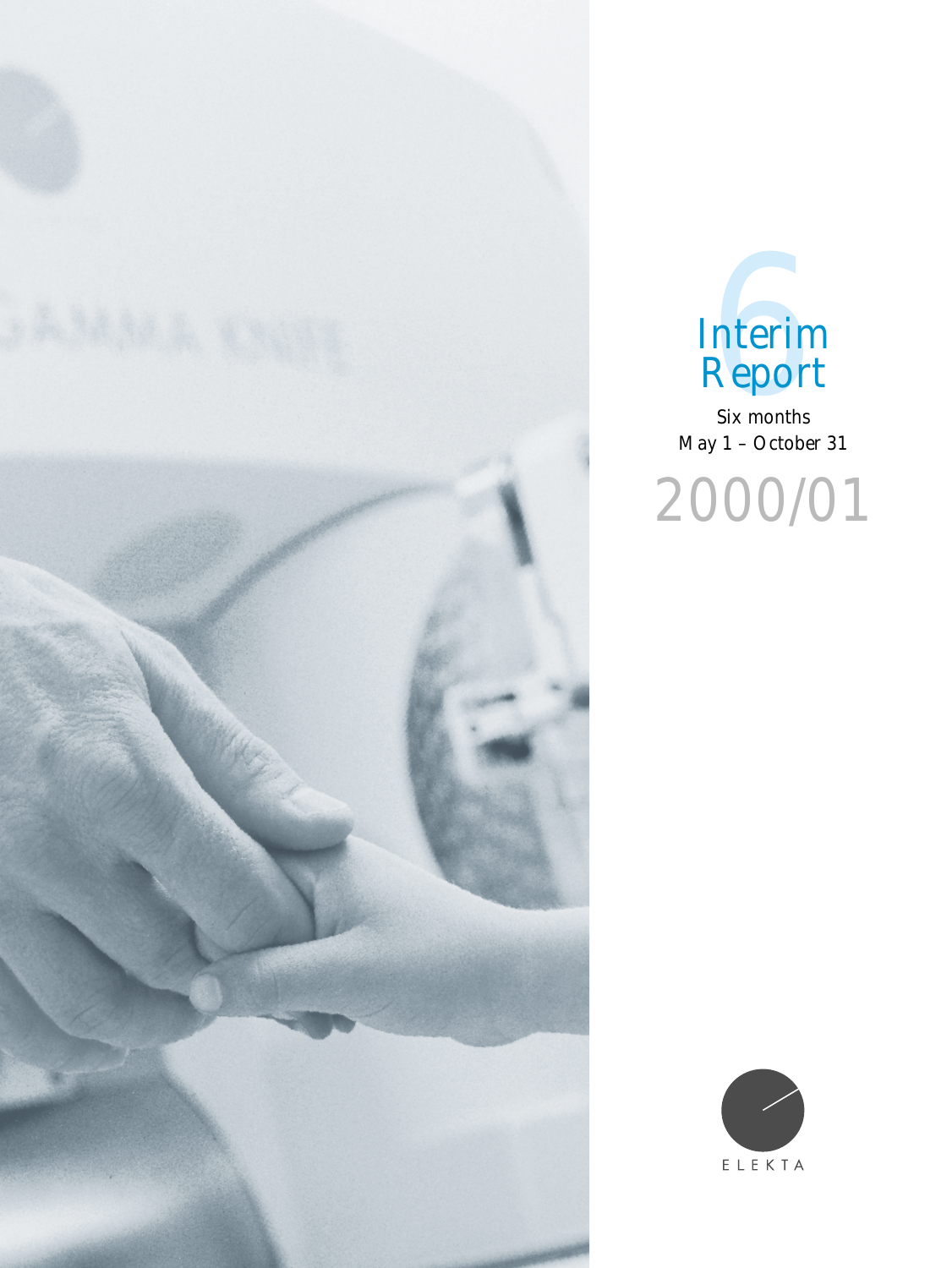# Interim Report Six months May 1 – October 31, 2000/01

- **Order bookings, excluding divested IGS operations, increased 46 percent to SEK 995 M (679).**
- **Loss before taxes amounted to SEK 24 M (loss: 58), an improvement of SEK 34 M.**
- **Net sales amounted to SEK 884 M (816).**

Elekta is a leading international medical technology company that offers systems and clinical solutions for precision radiation treatment of cancer and minimally invasive neurosurgical treatment of brain diseases, such as tumors and cardiovascular disorders as well as Parkinson's disease and epilepsy.

# **ORDER BOOKINGS AND ORDER BACKLOG**

Group order bookings, adjusted for the divestment of IGS operations in November 1999, amounted to SEK 995 M (679), up 46 percent. Neurosurgical products accounted for SEK 339 M (221) of order bookings and oncology products for SEK 656 M (458). Order bookings in the second quarter amounted to SEK 652 M (382), an increase of 71 percent.

Order bookings in the European market developed favorably. In many European countries, particularly in Great Britain, there is a strong expansion and modernization under way in oncology care. Elekta's order bookings in *Europe, the Middle East and Africa* amounted to SEK 526 M (241), an increase of 118 percent.

Order bookings in the *US* amounted to SEK 246 M (266), a decline of SEK 20 M. A reorganization and strengthening of the sales and service organization are currently under way. These measures are expected to result in improved order bookings.

Order bookings in *Japan* were somewhat lower than in the preceding year due to lower order bookings for magnetic encephalographs. Sales in Japan are predominantly neurosurgical products. An application for registration of oncology products has been submitted to the supervisory authorities.

Order bookings in *Asia* developed positively and rose 129 percent. The health-care markets in Asia is improving successively in pace with economic recovery in the region. Elekta strengthened its presence in China. A joint venture company, with Elekta as the majority owner, was established in Shanghai. The company will manufacture and distribute Elekta's products in China and is expected to commence operations in early 2001. This new venture will consolidate Elekta's market position in China.

The Group's order backlog as of October 31, 2000 amounted to SEK 1,982 M, compared with SEK 1,714 M on April 30, 2000.

### **NET SALES**

The Group's net sales amounted to SEK 884 M (816), an increase of 8 percent. Excluding the divested operations of IGS, sales increased by SEK 112 M, or 15 percent. Net sales of neurosurgical products rose to SEK 313 M (301), and net sales of oncology product rose to SEK 571 M (515).



**ORDER BOOKINGS\* PER QUARTER**



#### **NET SALES PER QUARTER AND ROLLING 12 MONTHS**



2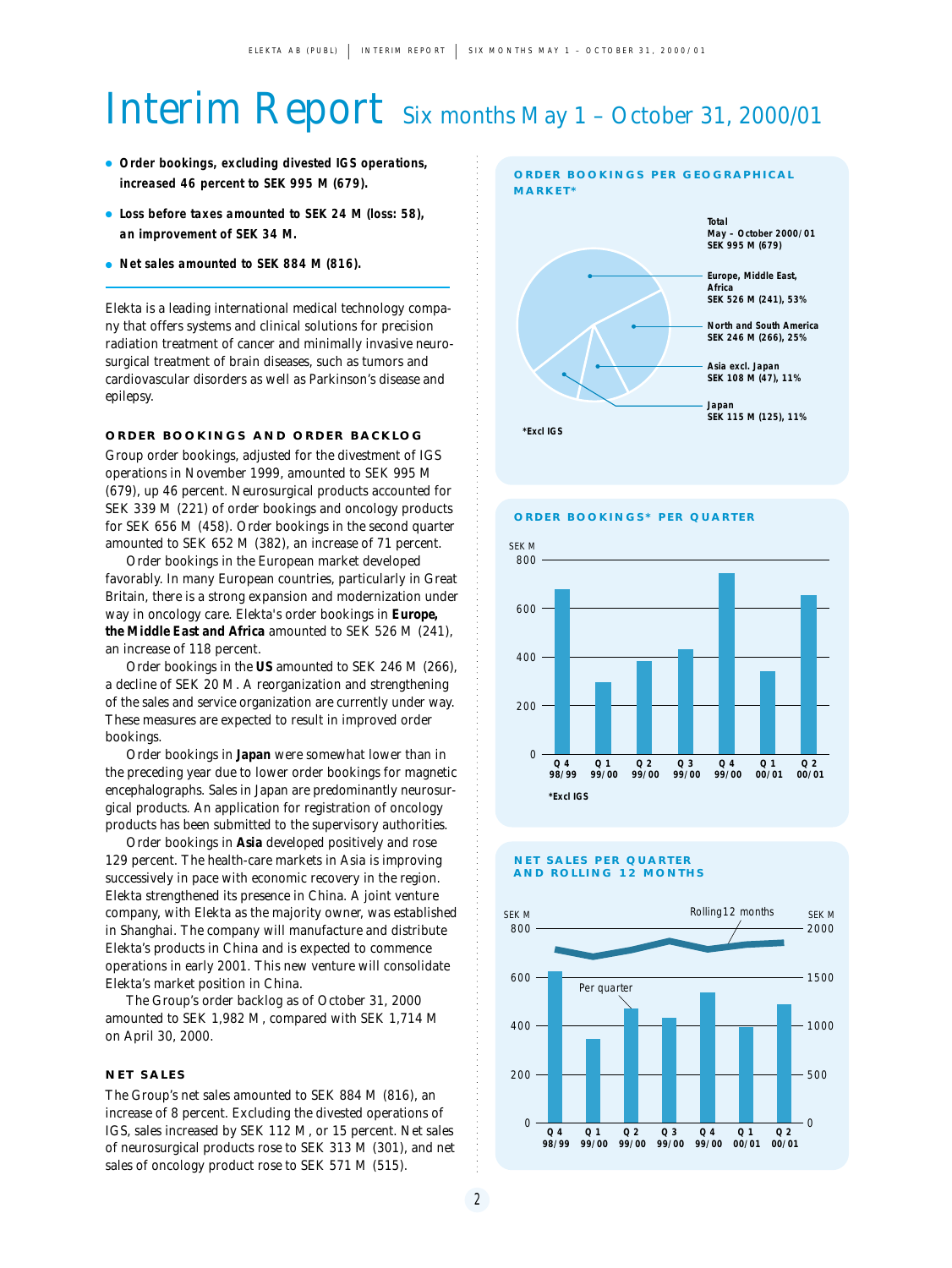Net sales of services rose 7 percent. Service includes Leksell Gamma Knife, reloading. Reloading occurs normally within 5-8 years after an installation and is more irregular over each quarter than other types of service. Excluding reloading, service increased 14 percent.

Net sales during the second quarter amounted to SEK 490 M (471), of which neurosurgical products accounted for SEK 176 M (172) and oncology products for SEK 314 M (299).

# **RESULT**

The operating result improved to a loss of SEK 22 M (loss: 37). The divested IGS operations resulted in a charge against earnings in the preceding year of SEK 25 M.

The operating result for the second quarter amounted to a loss of SEK 5 M (profit: 20). The result in separate quarters are affected to a great extent by the volume and product mix during the period. Compared with the preceding year, the second quarter was affected adversely by the product mix, with lower net sales with regard to own products and higher net sales from products that are only distributed by Elekta.

Strategically important investments in research and development amounted to SEK 55 M (SEK 64 M in preceding year, excluding IGS). These investments, which are expensed as incurred, corresponded to 6 percent (8) of net sales.

Net financial expense amounted to SEK 2 M (21), of which net interest expenses accounted for SEK 17 M (28). The convertible debenture loan accounted for SEK 12 M (24) of net interest expenses. Income from participations in associated companies amounted to SEK 0 M (2), and foreign exchange gains totaled SEK 15 M (5).

The loss before taxes amounted to SEK 24 M (58). The loss after taxes was SEK 25 M (61).

The loss per share amounted to SEK 0.89 (loss: 4.08) for the first six months.

#### **INVESTMENTS AND DEPRECIATION**

Investments in intangible and tangible fixed assets amounted to SEK 0 M (0) and SEK 24 M (15), respectively.

Amortization/depreciation of intangible and tangible fixed assets amounted to SEK 17 M (16), and SEK 15 M (19), respectively.

#### **LIQUIDITY AND FINANCIAL POSITION**

As of October 31, 2000, the Group's liquid assets amounted to SEK 249 M, the same figure as of April 30, 2000.

Cash flow before investments was negative SEK 7 M (surplus: 44) mainly because of a reduction in accounts payable. Cash flow after investment and divestments was a deficit of SEK 29 M (surplus: 30).

Net debt, defined as interest-bearing liabilities less liquid assets, amounted to SEK 103 M as of October 31, 2000, compared with SEK 80 M as of April 30, 2000. The reported amount of SEK 103 M includes a convertible debenture loan of SEK 221 M. Liquid assets plus overdraft facilities granted but not utilized amounted at October 31, 2000 to

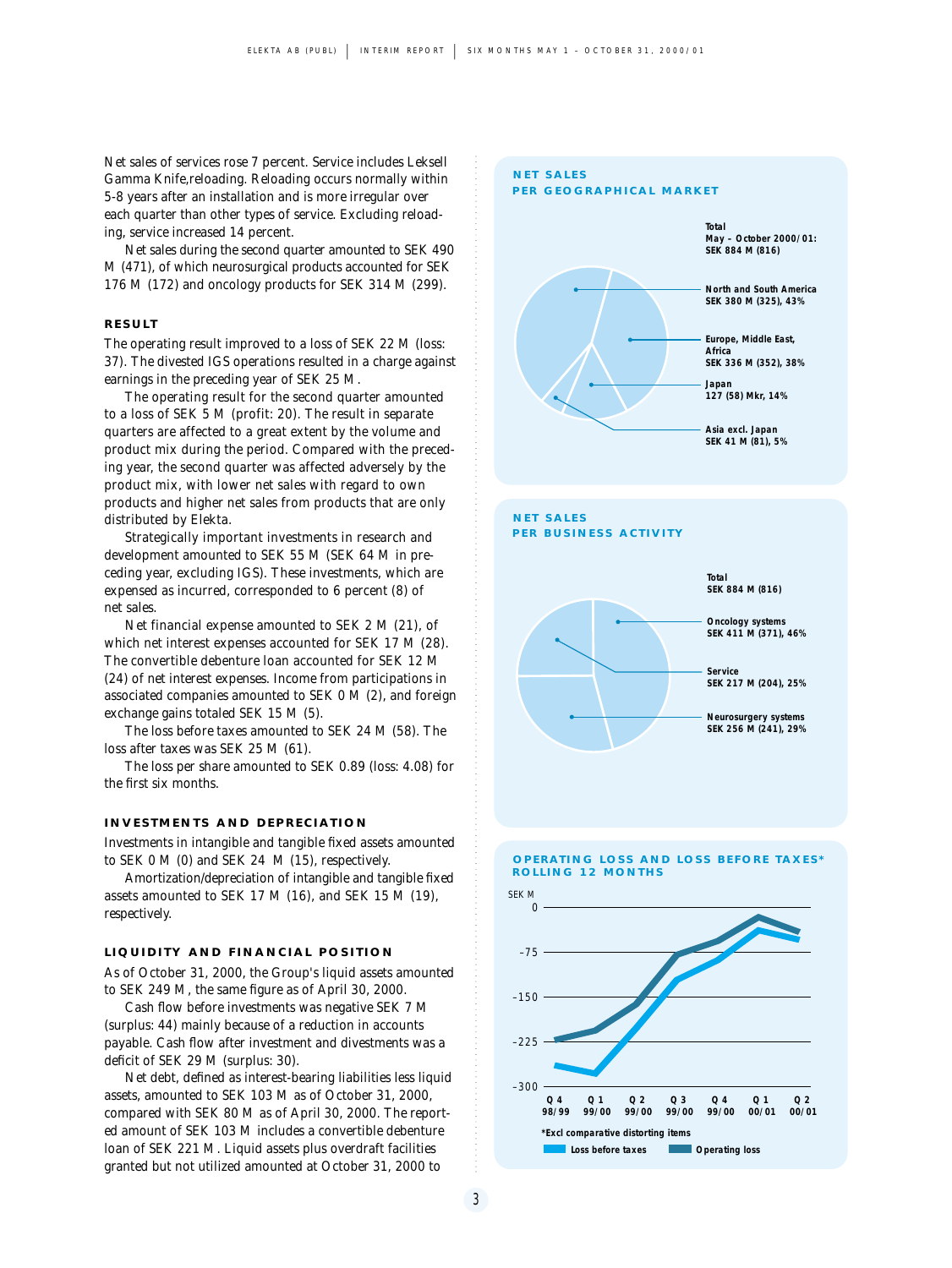SEK 257 M, compared with SEK 283 M as of April 30, 2000. Bank balances included SEK 119 M (April 30: 119) that was pledged mainly to guarantee advances received from customers.

The net debt/equity ratio increased from a multiple of 0.14 as of April 30, 2000 to 0.18 as of October 31, 2000. The equity/assets ratio was 32 percent, an improvement of one percentage point compared with April 30, 2000.

# **EMPLOYEES**

The average number of employees in the Group was 787 (808). The number of employees at the close of the period was 800, compared with 778 as of April 30, 2000.

The Annual General Meeting on September 29, 2000 resolved to assume a debenture loan in the nominal amount of SEK 100,000 through the issue of debentures with not

more than 1,100,000 detachable warrants for new subscription of Series B shares in Elekta AB (publ).

#### **PARENT COMPANY**

Parent Company operations comprise Group management, joint Group functions and financial management. Lower interest expenses and higher currency gains contributed to an improvement in Parent Company income before taxes to SEK 0 M (loss: 31). The average number of employees was 13 (14).

# **FUTURE PROSPECTS**

The earlier decided restructuring of Group operations has been completed, and Elekta is now focusing on creating growth with continuing stringent cost control. As announced earlier, these efforts are expected to generate satisfactory profitability toward fiscal year-end. Operating results for the full fiscal year are expected to be better than 1999/2000.

| <b>Key Figures</b>                              | 6 months<br>May - Oct<br>1999/2000 | 9 months<br>May - Jan<br>1999/2000 | 12 months<br>May - Apr<br>1999/2000 | 3 months<br>May - Jul<br>2000/01 | 6 months<br>May - Oct<br>2000/01 |
|-------------------------------------------------|------------------------------------|------------------------------------|-------------------------------------|----------------------------------|----------------------------------|
| Net sales, SEK M                                | 816                                | 1,248                              | 1,789                               | 394                              | 884                              |
| lems affecting comparability, SEK M             |                                    | 19                                 | 19                                  |                                  |                                  |
| Operating loss, SEK M                           | $-37$                              | $-26$                              | $-37$                               | $-17$                            | $-22$                            |
| Operating margin, %                             | $-5$                               | $-2$                               | $-2$                                | $-4$                             | $-2$                             |
| Profit margin, %                                | $-7$                               | $-4$                               | $-4$                                | $-5$                             | $-3$                             |
| Shareholders' equity, SEK M                     | 241                                | 396                                | 576                                 | 557                              | 574                              |
| Capital employed, SEK M                         | 835                                | 927                                | 905                                 | 887                              | 935                              |
| Net debt, SEK M                                 | 432                                | 361                                | 80                                  | 70                               | 103                              |
| Equity/assets ratio, %                          | 14                                 | 21                                 | 31                                  | 31                               | 32                               |
| Net debt/equity ratio, times                    | 1.79                               | 0.91                               | 0.14                                | 0.13                             | 0.18                             |
| Return on shareholders' equity, % <sup>1)</sup> | $-74$                              | $-47$                              | $-22$                               | -6                               | $-9$                             |
| Return on capital employed, % 1)                | $-19$                              | $-9$                               | $-3$                                | 4                                | $\overline{2}$                   |
| Per share data                                  | Q <sub>2</sub><br>2000/01          | Q <sub>2</sub><br>1999/2000        | 6 months<br>2000/01                 | 6 months<br>1999/2000            | Full year<br>1999/2000           |
| Net income                                      |                                    |                                    |                                     |                                  |                                  |
| before conversion, SEK                          | $-0.26$                            | 0.54                               | $-0.89$                             | $-4.08$                          | $-4.24$                          |
| after full conversion, SEK                      | $-0.03$                            | 0.78                               | $-0.39$                             | $-1.44$                          | $-1.15$                          |
| Shareholders' equity                            |                                    |                                    |                                     |                                  |                                  |
| before conversion, SEK                          | 20.60                              | 16.09                              | 20.60                               | 16.09                            | 20.68                            |
| after full conversion, SEK                      | 25.05                              | 25.80                              | 25.05                               | 25.80                            | 24.96                            |
| Average number of shares                        |                                    |                                    |                                     |                                  |                                  |
| before conversion (000s)                        | 27,854                             | 14,957                             | 27,854                              | 14,957                           | 18,263                           |
| after full conversion (OOOs)                    | 31,729                             | 25,690                             | 31,729                              | 25,690                           | 27,854                           |
| Number of shares at closing                     |                                    |                                    |                                     |                                  |                                  |
| before conversion (000s)                        | 27,854                             | 14,957                             | 27,854                              | 14,957                           | 27,854                           |
| after full conversion (000s)                    | 31,729                             | 25,690                             | 31,729                              | 25,690                           | 31,729                           |

1) Based on rolling 12 months.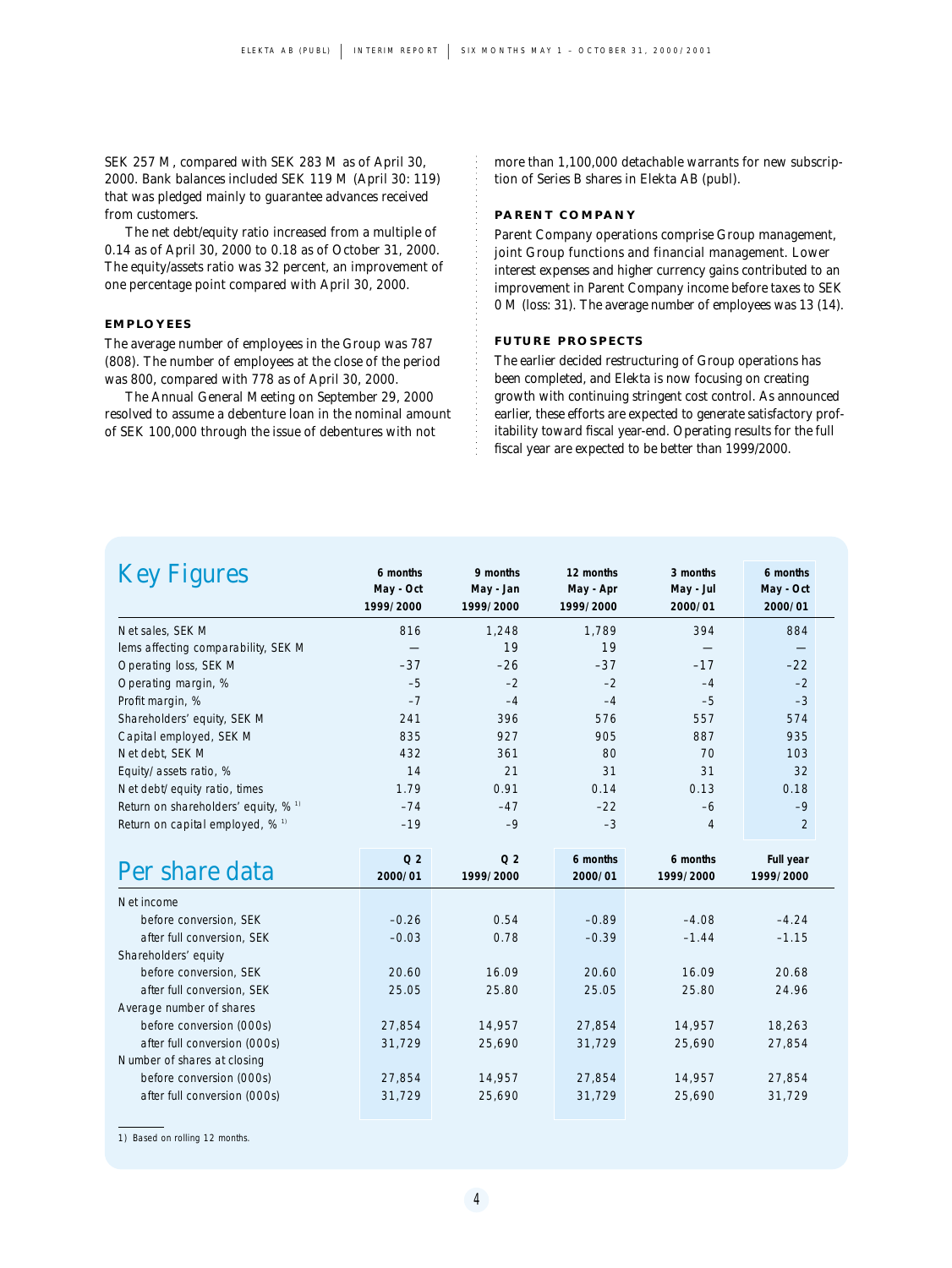# **FINANCIAL INFORMATION**

The nine-month interim report will be issued on March 23, 2001.

STOCKHOLM DECEMBER 14, 2000

ELEKTA AB (PUBL)

elisely aine

**LAURENT LEKSELL President**

#### **REVIEW REPORT**

We have reviewed this six-month report in accordance with the recommendation issued by the Swedish Institute of Authorized Public Accountants (FAR). A review is considerably limited in scope compared with an audit. Nothing has come to our attention that causes us to believe that the six-month report does not comply with the requirements of the Securities and Clearing Operations Act and the Annual Accounts Act.

> STOCKHOLM DECEMBER 14, 2000 ARTHUR ANDERSEN AB

> > **LARS SVANTEMARK Authorized Public Accountant**

| <b>Income Statement</b><br><b>SEK M</b>   | 3 months<br>Aug - Oct<br>2000/01 | 3 months<br>Aug - Oct<br>1999/2000 | 6 months<br>Maj - Oct<br>2000/01 | 6 months<br>May - Oct<br>1999/2000 | 12 months<br>Nov - Oct<br>1999/2000 | 12 months<br>May - April<br>1999/2000 |
|-------------------------------------------|----------------------------------|------------------------------------|----------------------------------|------------------------------------|-------------------------------------|---------------------------------------|
| Net sales                                 | 490                              | 471                                | 884                              | 816                                | 1,857                               | 1,789                                 |
| Operating expenses                        | $-465$                           | $-412$                             | $-851$                           | $-781$                             | $-1,786$                            | $-1,716$                              |
| R&D expenses                              | $-30$                            | $-39$                              | $-55$                            | $-72$                              | $-112$                              | $-129$                                |
| Items affecting comparability             | _                                |                                    |                                  |                                    | 19                                  | 19                                    |
| <b>Operating result</b>                   | - 5                              | 20                                 | $-22$                            | $-37$                              | $-22$                               | $-37$                                 |
| Financial net                             | $-1$                             | $-10$                              | $-2$                             | $-21$                              | $-13$                               | $-32$                                 |
| Income before taxes                       | $-6$                             | 10                                 | $-24$                            | $-58$                              | $-35$                               | $-69$                                 |
| Taxes                                     | $-2$                             | $-2$                               | $-2$                             | $-3$                               | $-7$                                | $-8$                                  |
| Minority                                  | $\mathbf{1}$                     |                                    | $\mathbf{1}$                     |                                    | 1                                   | $\overline{\phantom{0}}$              |
| Net income                                | $-7$                             | 8                                  | $-25$                            | $-61$                              | $-41$                               | $-77$                                 |
| <b>Cash Flow</b>                          |                                  |                                    |                                  |                                    |                                     |                                       |
| Operating cash flow                       | 16                               | 37                                 | 13                               | $-16$                              | 22                                  | $-7$                                  |
| Change in working capital                 | $-39$                            | $-26$                              | $-20$                            | 60                                 | $-62$                               | 18                                    |
| Cash flow before investments              | $-23$                            | 11                                 | $-7$                             | 44                                 | $-40$                               | 11                                    |
| Investments and disposals                 | $-16$                            | $-10$                              | $-22$                            | $-14$                              | 23                                  | 31                                    |
| Cash flow after investments and disposals | $-39$                            | 1                                  | $-29$                            | 30                                 | $-17$                               | 42                                    |

# **Balance Sheet Oct 31** Oct 31 Oct 31 April 30

 $\blacksquare$ 

|                                                        | <b>UUL 3 I</b> | <b>UUL JI</b> | April 30 |
|--------------------------------------------------------|----------------|---------------|----------|
| <b>SEK M</b>                                           | 2000           | 1999          | 2000     |
| Intangible fixed assets                                | 429            | 448           | 437      |
| Tangible fixed assets                                  | 90             | 82            | 81       |
| Finacial fixed assets                                  | 19             | 11            | 17       |
| <b>Inventories</b>                                     | 248            | 292           | 255      |
| Other current assets                                   | 787            | 724           | 797      |
| Liquid assets                                          | 249            | 162           | 249      |
| <b>Total assets</b>                                    | 1,822          | 1,719         | 1,836    |
| Shareholders' equity                                   | 574            | 241           | 576      |
| Minority                                               | 9              |               |          |
| Provisions                                             | 73             | 77            | 79       |
| Convertible debenture loan                             | 221            | 422           | 216      |
| Other interest-bearing liabilities                     | 131            | 172           | 113      |
| Interest-free liabilities                              | 814            | 807           | 852      |
| Total shareholders' equity, provisions and liabilities | 1,822          | 1,719         | 1,836    |